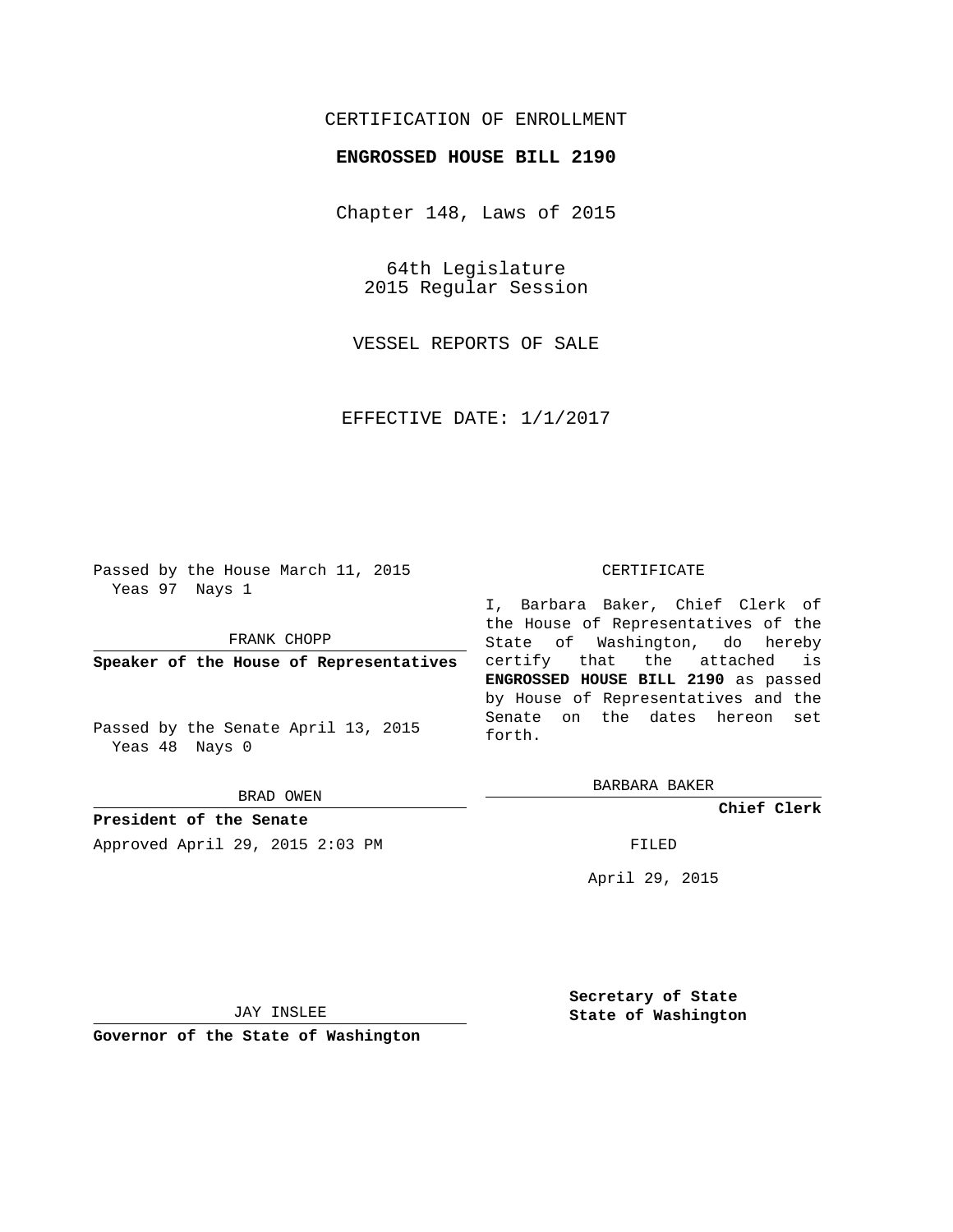## **ENGROSSED HOUSE BILL 2190**

Passed Legislature - 2015 Regular Session

**State of Washington 64th Legislature 2015 Regular Session**

**By** Representatives Harmsworth, Moscoso, Orcutt, Clibborn, Wilson, Condotta, Kretz, Rodne, Dunshee, and Pike

Read first time 03/09/15. Referred to Committee on Transportation.

1 AN ACT Relating to vessel reports of sale; amending RCW 2 88.02.370; and providing an effective date.

3 BE IT ENACTED BY THE LEGISLATURE OF THE STATE OF WASHINGTON:

4 **Sec. 1.** RCW 88.02.370 and 2010 c 161 s 1014 are each amended to 5 read as follows:

6 (1) A vessel owner shall notify the department in writing within five business days after a vessel is or has been:7

- (a) Sold;8
- 9 (b) Given as a gift to another person;
- 10 (c) Traded, either privately or to a vessel dealer;
- 11 (d) Donated to charity;
- 12 (e) Turned over to an insurance company or wrecking yard; or
- 13 (f) Disposed of.

14 (2) A report of sale is properly filed if it is received by the 15 department within five business days after the date of sale or 16 transfer and it includes:

- 17 (a) The date of sale or transfer;
- 18 (b) The owner's name and address;
- 19 (c) The name and address of the person acquiring the vessel;

20 (d) The vessel hull identification number and vessel registration 21 number; and